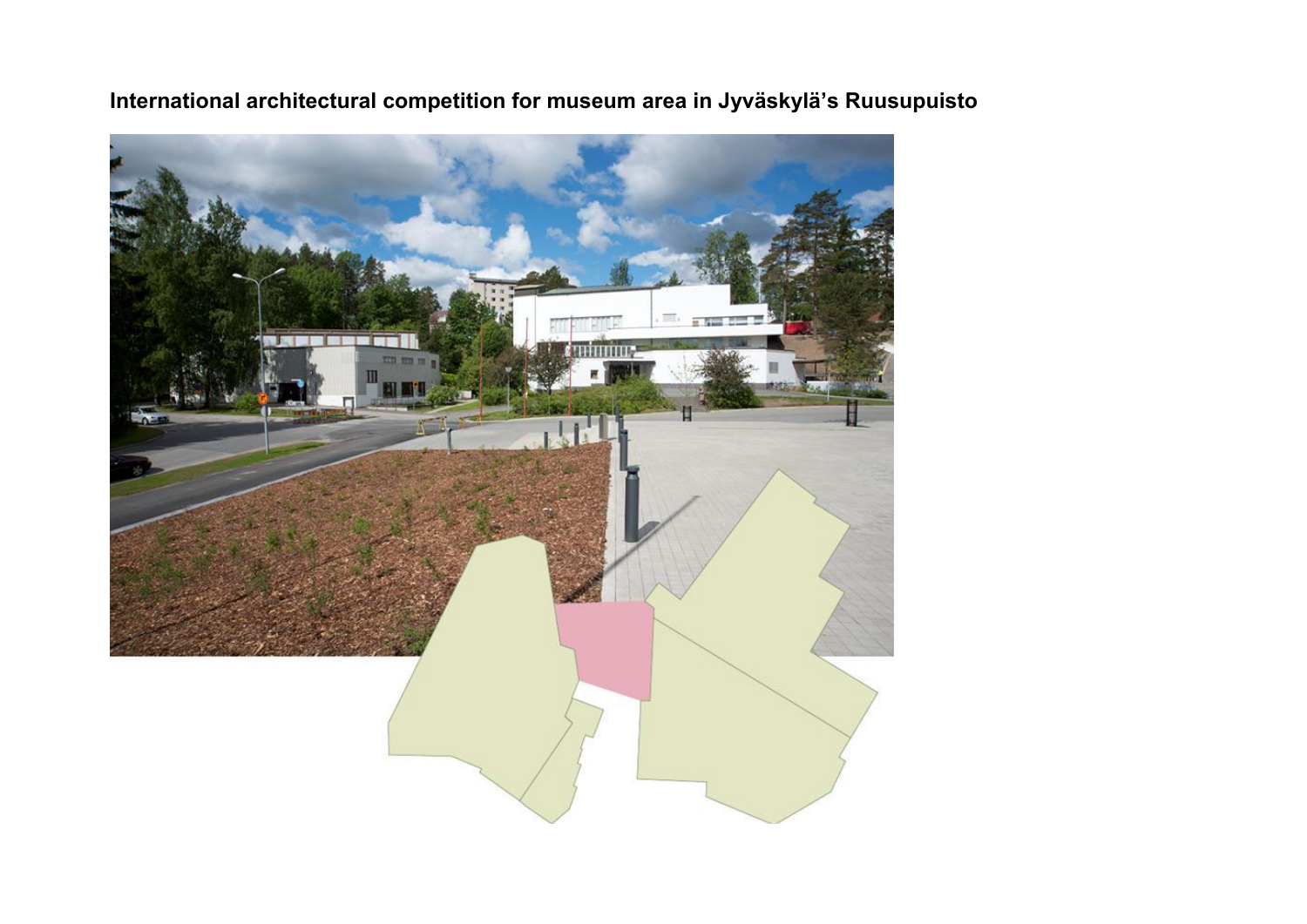International architectural competition for museum area in Jyväskylä's Ruusupuisto

Press release 29.6.2015

**An open, international competition run by the Alvar Aalto Foundation and the City of Jyväskylä starts on Monday 29.6.2015. The competition is for the design of an extension connecting the Alvar Aalto Museum and the Museum of Central Finland, and the surrounding outdoor area. The aim is to develop these two key Aalto works to form an attractive, high-quality museum centre.**

The idea of adding an extension came up in the City of Jyväskylä's museum-network analysis completed in 2011. The change to the town plan for the area of the Ruusupuisto already under consideration allowed for the building of an extension between the museums.

"On the initiative of the Alvar Aalto Foundation we set about taking the matter forwards, our hope being to hold an international design competition. It is wonderful to be involved, via the competition, in linking the museum buildings together, something that Alvar Aalto had originally intended," says Director of the Alvar Aalto Foundation **Tommi Lindh**.

The aim of the extension planned to go between the Alvar Aalto Museum and the Museum of Central Finland is to improve the shared use and functionality of the museums' premises. It is hoped that competition entrants will, within the constraints of the competition area, also make proposals for developing the articulation of the outdoor areas, so that the area in front of the museums will be more integrated into the whole. Construction will only take place on the marked site between the museums.

In its criteria the competition's jury stresses the necessity of an integrated architectural approach, fitting the new extension in a balanced way between the two Alvar Aalto-designed buildings, and the technical and economic feasibility of the plan.

"Competition entries are expected to be of an architecturally high standard. The primary criteria are that the winning entry should suit this nationally important cultural environment, and that it should find a way of creating a natural link with Alvar Aalto's architecture," says Lindh.

The members of the jury are: **Esko Eriksson** (Real Estate Director, City of Jyväskylä, Real Estates), **Ari Karimäki** (Service Director, Culture and Sports), **Tommi Lindh** (Director, Alvar Aalto Foundation, Architect SAFA), **Ulla Rannanheimo** (Real Estate Planning Manager, City of Jyväskylä, Real Estates, Chair of the Jury), **Leena Rossi** (Head of Urban Planning, Architect SAFA, Urban Planning and City Infrastructure), **Leila Strömberg** (City Architect, Architect SAFA, Urban Planning and City Infrastructure) and **Heli-Maija Voutilainen** (Director, Museum of Central Finland). The Finnish Association of Architects (SAFA) has appointed **Asmo Jaaksi** (Architect SAFA) and **Anu Puustinen** (Architect SAFA) to the jury.